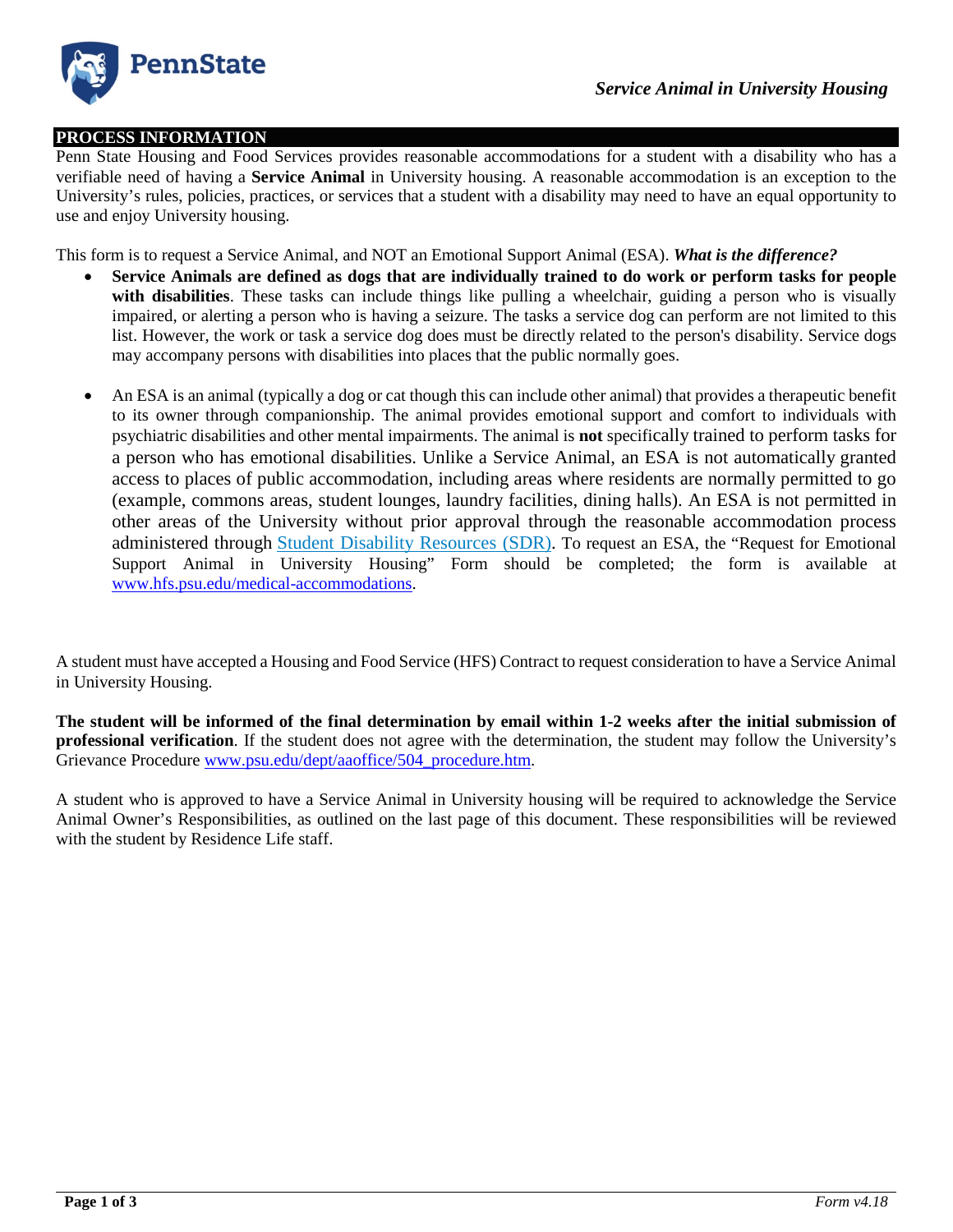

## **COMPLETED FORM SUBMISSION**

The completed form should be submitted to the appropriate office, based on a student's campus of attendance. The associated campus Disability Coordinator should be contacted to schedule an intake appointment.

| <b>University Park</b>              | <b>Commonwealth Campuses - Campus Disability Coordinator Phone Numbers</b> |                       |                                |                         |
|-------------------------------------|----------------------------------------------------------------------------|-----------------------|--------------------------------|-------------------------|
| <b>Student Disability Resources</b> | http://equity.psu.edu/student-disability-resources/disability-coordinator  |                       |                                |                         |
| 116 Boucke Building                 |                                                                            | Abington 214-881-7962 |                                | Brandywine 610-892-1461 |
| University Park, PA 16802           |                                                                            | Altoona 814-949-5540  | Greater Allegheny 412-675-9454 |                         |
| 814-863-1807                        |                                                                            | Beaver 724-773-3867   |                                | Harrisburg 717-948-6025 |
|                                     |                                                                            | Behrend 814-898-7101  |                                | Hazleton 570-450-3017   |
|                                     |                                                                            | Berks 610-396-6402    |                                | Mont Alto 717-749-6045  |

# **STUDENT INFORMATION**

The University will not ask about the nature or extent of a student's disability. When it is not readily apparent that the dog identified by the student is trained to do the work or perform tasks for the student, Housing and Food Services and/or Student Disabilities Resources may ask the student with the disability if the dog is required because of a disability and what work or task the dog has been trained to perform. The University will not require documentation, such as proof that the dog has been certified, trained, or licensed as a Service Animal.

| <b>Student Name</b>                                                                                                  | <b>PSU ID</b>        |  |  |  |
|----------------------------------------------------------------------------------------------------------------------|----------------------|--|--|--|
| Penn State                                                                                                           |                      |  |  |  |
| Access Account                                                                                                       | Campus               |  |  |  |
| Home Address                                                                                                         | <b>Local Address</b> |  |  |  |
|                                                                                                                      |                      |  |  |  |
| Home Phone                                                                                                           | Local Phone          |  |  |  |
| <b>REQUIRED</b><br>$\Box$ I have read the Instruction page of this document, and understand the conditions outlined. |                      |  |  |  |

| <b>Student Signature</b> | )ate |
|--------------------------|------|
|--------------------------|------|

#### **1. Is the dog a service animal required because of a disability?**  $\square$  NO

**Q** YES

## **2. What work or task has the animal been trained to perform?**